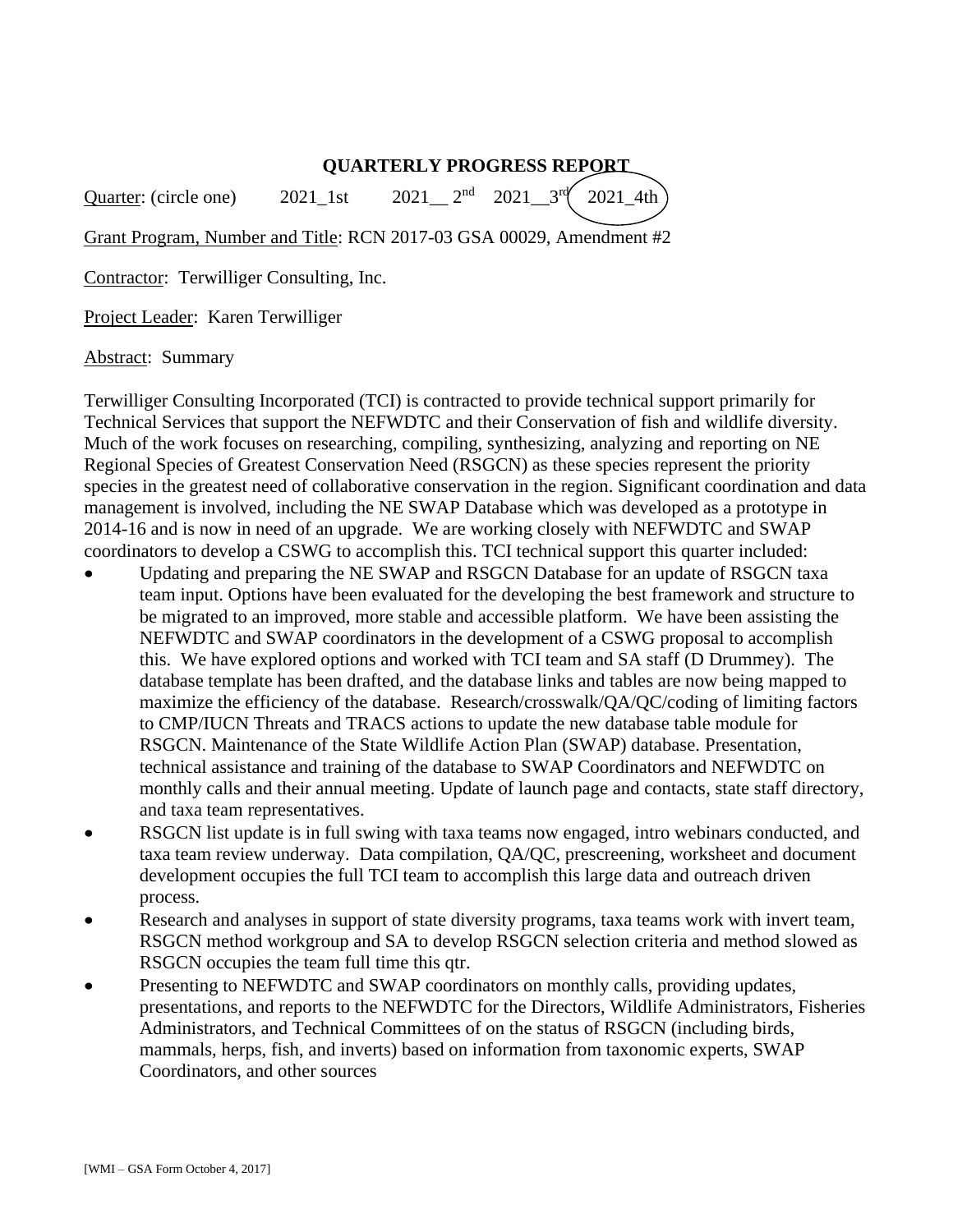Were planned goals/objectives achieved last quarter? Yes.

Progress Achieved: completed tasks focused on RSGCN method development and threats and actions, and coordinated with and presented to both SWAP coordinators and NEFWDTC monthly

Objective 1: identify, review and update RSGCN information. This year's focus- Threats and actions and updating the RSGCN selection method.

This quarter, TCI:

## **1- RSGCN method development**

This quarter we were fully engaged with data preparation, analyses and taxa team outreach. We worked with Invert overview team to ID which invertebrate taxa should be included in this update and included 4 new taxa. SA (D Drummey) assisted by running code to prepare data for this data driven effort. Developed consensus from surveying NEFWDTC members on top RSGCN method issues and followed up on their monthly calls. Method, selection criteria and filters for prescreening were finalized. Data was extracted from multiple sources and compiled to allow prescreening to start to develop an updated RSGCN list. Data were organized into worksheets for each of the taxa teams. Instructional documents and webinars were developed and conducted. Taxa teams are fully engaged through their webinars in February.

**2- Research, compilation and analyses for threat and action characteristics and levels was conducted. This allowed for consistent coding and data entry to prepare for an efficient Taxa team review**: TCI continued to QA/QC literature, survey data, and database to code limiting factors to CMP threat categories (including CMP, IUCN, SWAP database, State and Federal Listing documents, taxonomic literature, etc.). TCI

- Compile and analyze Regional Threats and Conservation Actions for RSGCN dataset
- Review and QA/QC RSGCN pre-screening data
- Prepare RSGCN taxa team review files
- Prepare for and participate in RSGCN taxa team Introductory Webinars
- Begin Drafting Regional Threats and Conservation Actions for RSGCN report
- Prepared and gave presentation for NEWDTC on draft Threats and Conservation Actions Survey results were compiled and analyses has begun. The Survey was developed and prepopulated with the top 3 threats and actions from the NE SWAP database and results from the taxa team limiting factor data for most RSGCN (croswalked results from items 2 and 3 below). The survey included threats levels/characteristics and action prioritization questions.
	- 1. Began analysis of crosswalked limiting factor RSGCN data to CMP 2.0 threat and actions (consistent with the lexicon and synthesis) from taxa teams and NE SWAP database. Updated and finalized database RSGCN module with completed data entry: The Northeast State Wildlife Action Plan Database (Database) was updated to capture priority (most frequently cited) threat and actions that address the limiting factors identified by the taxa teams (including aspects of food, reproduction, mortality, and habitat). Assessment and monitoring needs and data gaps were also captured, to inform NEFWDTC and RCN priorities and projects. Data from expert taxa teams were entered, crosswalked and compared to the NE SWAP database QA/QCd.
	- 2. Completed coding and crosswalking of limiting factors to CMP 2.0 threats and actions from the taxa teams and NE SWAP Database. Documentation and consistent coding with the lexicon of taxonomic team reports including threats and conservation actions.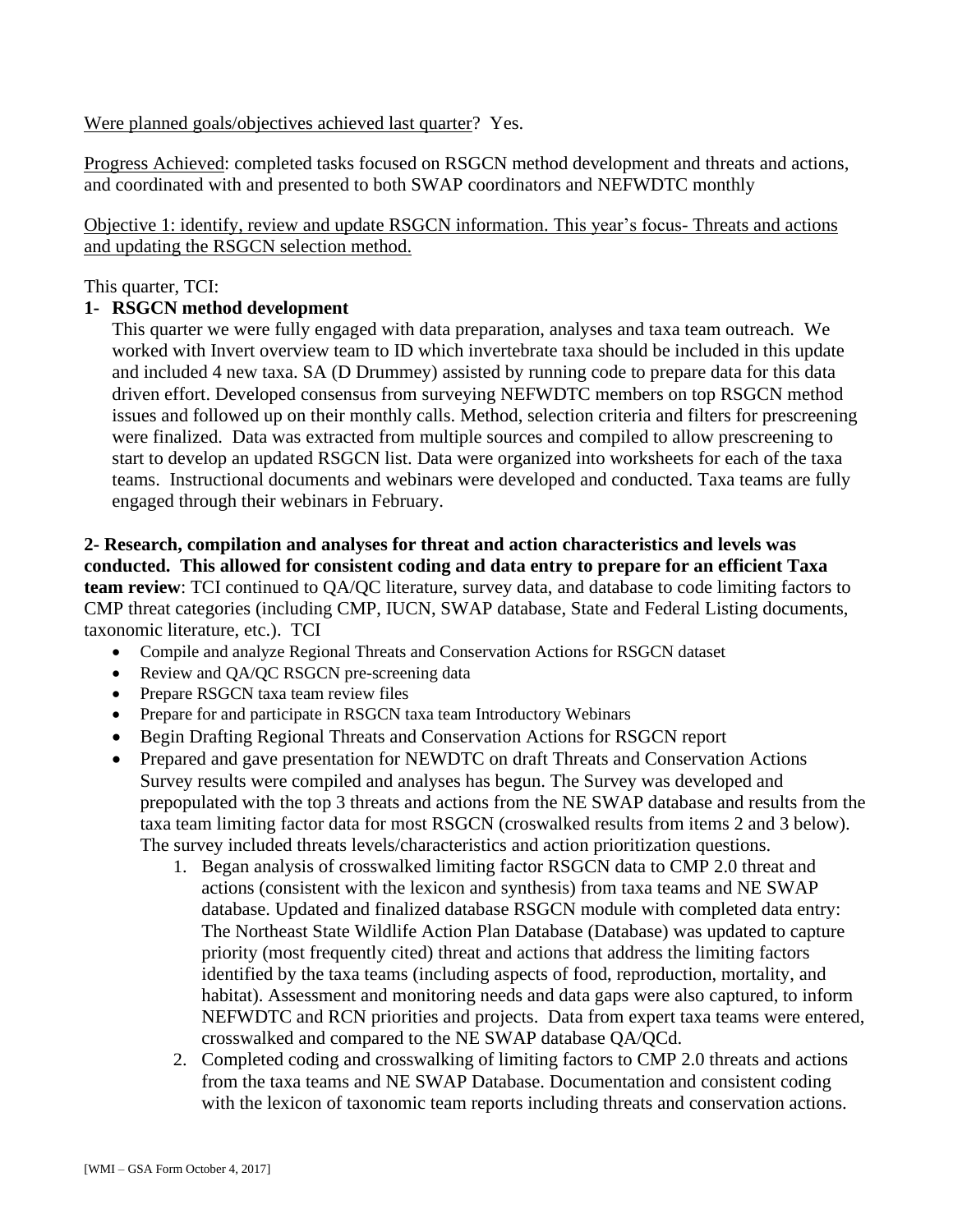These were compiled, coded and condensed down to the top threats for each RSGCN. Analyzed survey results, confirmed threat and actions and began analyses.

**4-: NEFWDTC Technical Services Coordination and outreach**: This quarter we coordinated with NEFWDTC and SWAP coordinators on their July, August, and September webinars/conference calls to provide project updates and solicit final comments and edits. We also provided updates and reports on NEFWDTC and SWAP Coordinator monthly coordination meetings and followed up with other presenters to provide information requested of the NEFWDTC. Specifically, we

- Attended NEFWDTC, SWAP Coordinators, Lexicon and Conservation Status Project Committee Meetings; take notes at NEFWDTC meetings
- Reviewed existing reports and materials for Regional Synthesis; draft revisions to Goals and Objectives for 2023 update
- Hosted scoping meeting for Regional Synthesis update
- Coordinate the Regional Synthesis and RSGCN projects with the Lexicon project
- Review habitat classification systems, cross-walk existing systems in use in the Northeast across various projects, and draft an updated system for RSGCN and the Regional Synthesis
- Review the Conservation Measures Partnership classification systems for Threats and Conservation Actions, cross-walk them to existing RSGCN data fields

# **Objective 2: provide on-going technical support, and evaluation of use of regional Wildlife Action Plan database;**

This quarter, we assisted NEFWDTC and SWAP coordinators in developing a CSWG proposal. We provided historical and current database information and participated in their meetings to answer any questions.

We provided a status update and recommendations for database future needs to NE SWAP coordinators and NEFWDTC on their monthly calls to assist in the CSWG proposal development and state planning efforts. The NEAFWA website continues to track users regarding the regional SWAP database in addressing other program priorities and actions. This quarter, the total rose to 176, with additional state agency, Us Forest Service, Academic universities, NGOs, and USFWS users downloading the database for use in their programs. We continued to monitor the use of the database from the NEAFWA website. Some users indicate that they are using it for grant (CSWG, RCN, etc.) applications and proposals in order to include the SGSN, key threats and actions from the NE SWAPs. We briefed several new partners on the database, and it was sent to additional state and federal partners associated with the CASC network.

Data requests, queries and reports of information on Regional Species of Greatest Conservation Need are provided upon request and have been updated and a new tab added. Species menus have been improved to allow more flexibility in searching the database for particular species. The launch page of the database was updated to provide additional access to the database from the Northeastern Association of Fish and Wildlife Agencies' website. States were asked to link it to their SWAP sites as well. Contact information and website links were also updated on the launch page.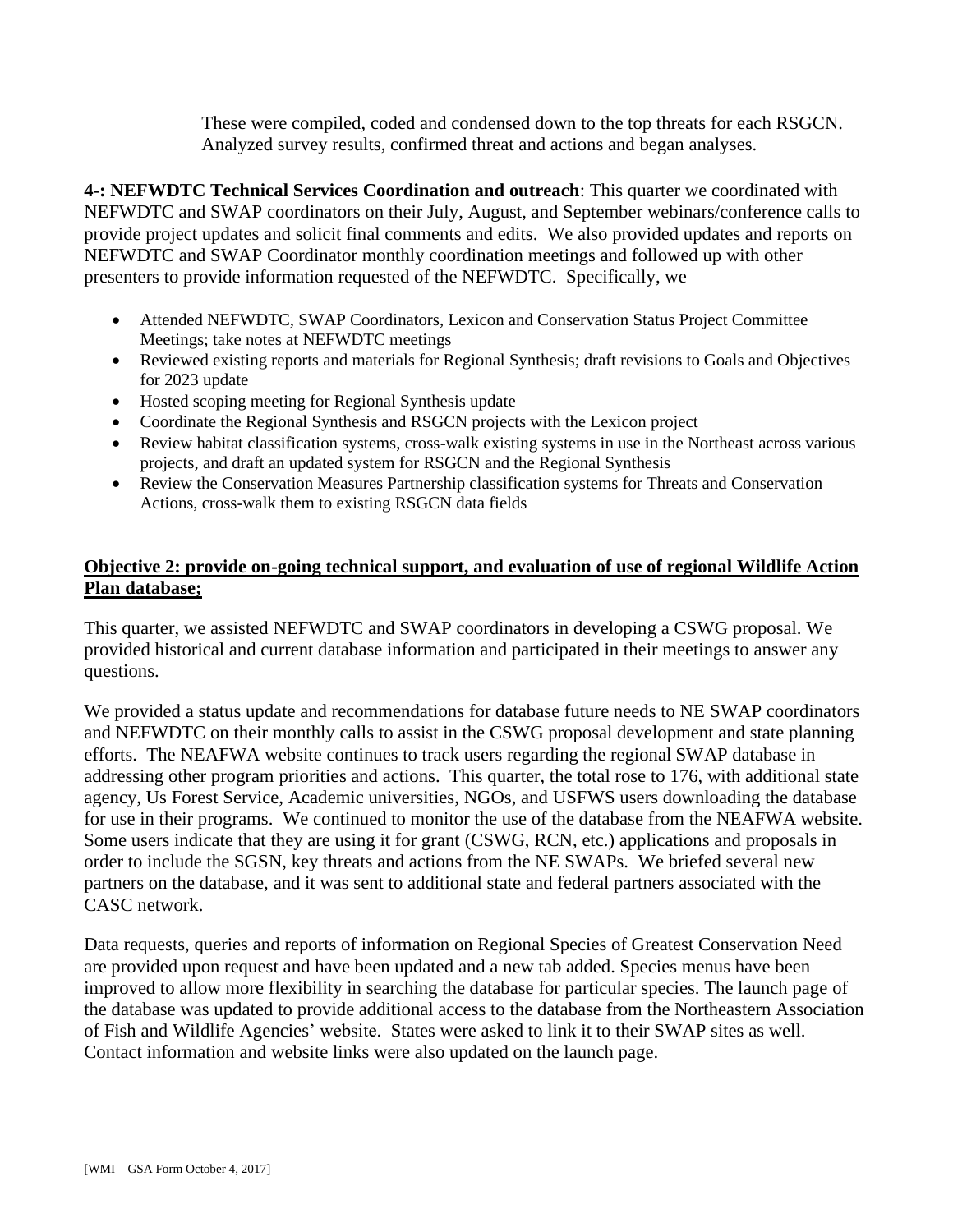Difficulties Encountered in Meeting Goals and Objectives: The NE SWAP Database has outgrown its capacity and structure and would benefit greatly from an upgrade to a web-based platform.

Expected End Date: February 29, 2023

Costs: federal expense to date: \$0 FY-20-21- year 4: \$17,610 + 17,587.5 + \$25,498 + 19,304.50= \$80,000

Total 2021 YEAR to date expenses (include this quarter):  $= $28,837.05 + 28,252.50 + 61,651 +$ 59,804.5=178,545.05

Total Approved Budgeted Funds yr 4: \$80,000

Are you within the approved budget plan and categories? Yes- donated extra hours/ overage as match to stay within budget

#### **The foregoing information is accurate as of the date set forth below.**

#### **TERWILLIGER CONSULTING, INC.**

By: Karen Terwilliger Name: Karen Terwilliger

Title: President, Terwilliger Consulting, Inc.

Date: 1-16-22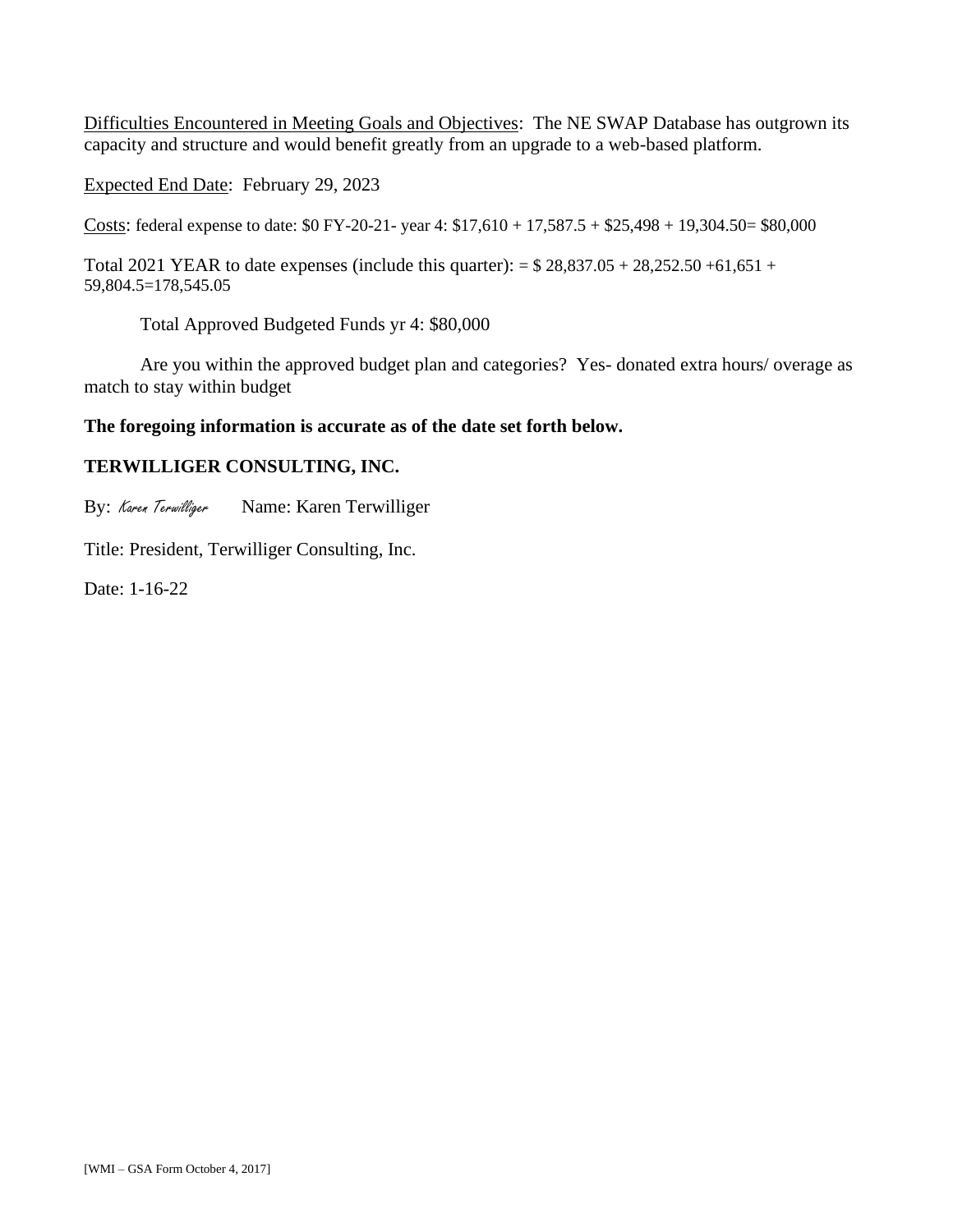# **QUARTERLY FINANCIAL REPORT**

Quarter: (circle one) 2021 1<sup>st</sup>  $120212^{nd}$  $20213$ <sup>rd</sup> 2021 4th Grant Program, Number and Title: RCN 2017-03 GSA 00029 Amendment #2 Billing Address: Terwilliger Consulting Inc., PO Box 99, Locustville, VA 23404

### A. **Current Quarter Eligible Cost Summary:**

|                                  | <b>CONTRACT FUNDS</b>   | MATCH*   | <b>TOTAL</b> |
|----------------------------------|-------------------------|----------|--------------|
| <b>Personal Service Cost</b>     |                         |          |              |
| Salaries and/or Wages            | 6,811.00                | 40,500   | 47,311       |
| <b>Fringe Benefits</b>           |                         |          |              |
| Personal Service Indirect Cost % |                         |          |              |
| <b>Non-personal Service Cost</b> |                         |          |              |
| Travel                           |                         |          |              |
| Equipment                        |                         |          |              |
| Supplies & Materials             |                         |          |              |
| <b>Contractual Services</b>      | $5620 + 2660 + 4,213.5$ |          | 12,493.50    |
| Other                            |                         |          |              |
| <b>Total Direct Cost</b>         |                         |          |              |
| <b>Indirect Expense</b>          |                         |          |              |
| <b>TOTAL</b>                     | \$19,304.50             | \$40,500 | \$59,804.50  |

\*Match is a requirement of some grant programs; list matching funds if specified in contract. \*\*Please provide receipts or invoices for all direct expenses

## **B. Cumulative Total Grant Eligible Costs Claimed from Beginning of Agreement upto-and Including Current Quarter:**

| Total Life-to-Date Expenses (2021)           |                                                                                |
|----------------------------------------------|--------------------------------------------------------------------------------|
| Year 4 of 5 yr workplan 2021 Expense         | yr 4 qtr $1+2+3 = $28,837.05 + 28,252.50$<br>$+61,651 + 59,804.5 = 178,545.05$ |
| <b>Less Previous Payments Processed 2021</b> | $17,610+17,587.50+25,498.00=60,695.5$                                          |
| Less 2021 match                              | $$11,227.275 + 10,665 + 36,153+$<br>40,500=98,545                              |
|                                              |                                                                                |
| <b>Total Amount Due Contractor Now:</b>      | \$19,304.50                                                                    |

### **C. Salaries and Wages Summary tor both Grant Funds and Matching Costs\*:**